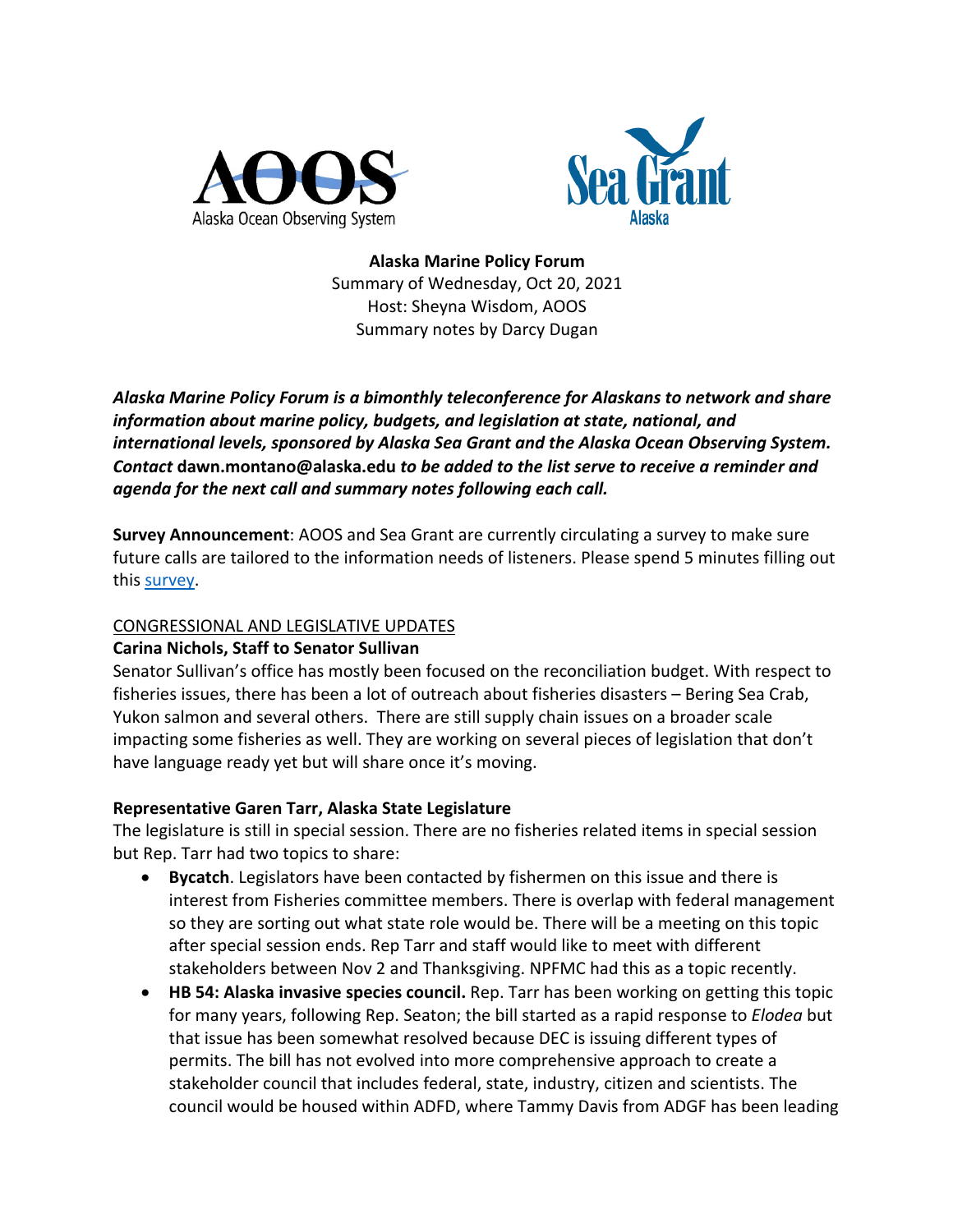the work on invasive species recently. They are hoping for a zero fiscal note on the state side. The ADFG commissioner believes there are federal grant dollars that could support the effort and the bill is almost through the House. The goal is to get it through both the House and Senate this year.

The Alaska Invasive Species Partnership workshop will be held November 3-4 virtually this year, register here: https:/alaskainvasives.org/. Contact Rep. Tarr: rep.geran.tarr@akleg.gov And Senate Finance Committee information: http://www.akleg.gov/basis/Committee/Details/32?code=SFIN

#### INVITED SPEAKERS

### **Salmon Return Summary for 2021**

*Katie Howard, Alaska Dept of Fish & Game Fisheries Biologist* 

Katie leads the newly created Salmon Ocean Ecology Program and provided an overview of 2021 salmon runs. 2021 was a story of extremes; in Western Alaska there were record low runs for many species at the same time as record high runs of sockeye salmon in Bristol Bay. There are increasing reports of salmon getting smaller and/or younger as returning adults. This is particularly true in the northern river systems was where historically there have tended to be older ages returning for the same species. Even when age remains the same, they are measuring smaller in size. In Norton Sound, the average weight of coho and chum salmon were the lowest ever recorded; similar in the Yukon. The Yukon also had a high prevalence of diseased salmon.

#### 2021 returns by type:

**Chinook:** continued to have poor runs throughout the state, though there were a few stocks in Southeast that have shown consistent improvement in escapements compared to prior years.

**Chum:** generally below average statewide. In Western Alaska chum runs were exceptionally poor with some of the lowest abundance ever recorded**.** In Southeast and Kodiak, chum runs were below average, though in Southeast the fall stocks did better than summer. Unlike the rest of the state, chum in the southern Alaska Peninsula were above average.

**Coho**: below average to poor throughout much of the state, and particularly poor throughout much of Western Alaska except coho runs in the western Gulf where they were late and above average.

**Pink:** better statewide than for many other species. In Southeast the commercial harvest exceeded the preseason forecast. Escapement indices were 41% above the 10 year average in the southern part of the region, though variable in the northern part of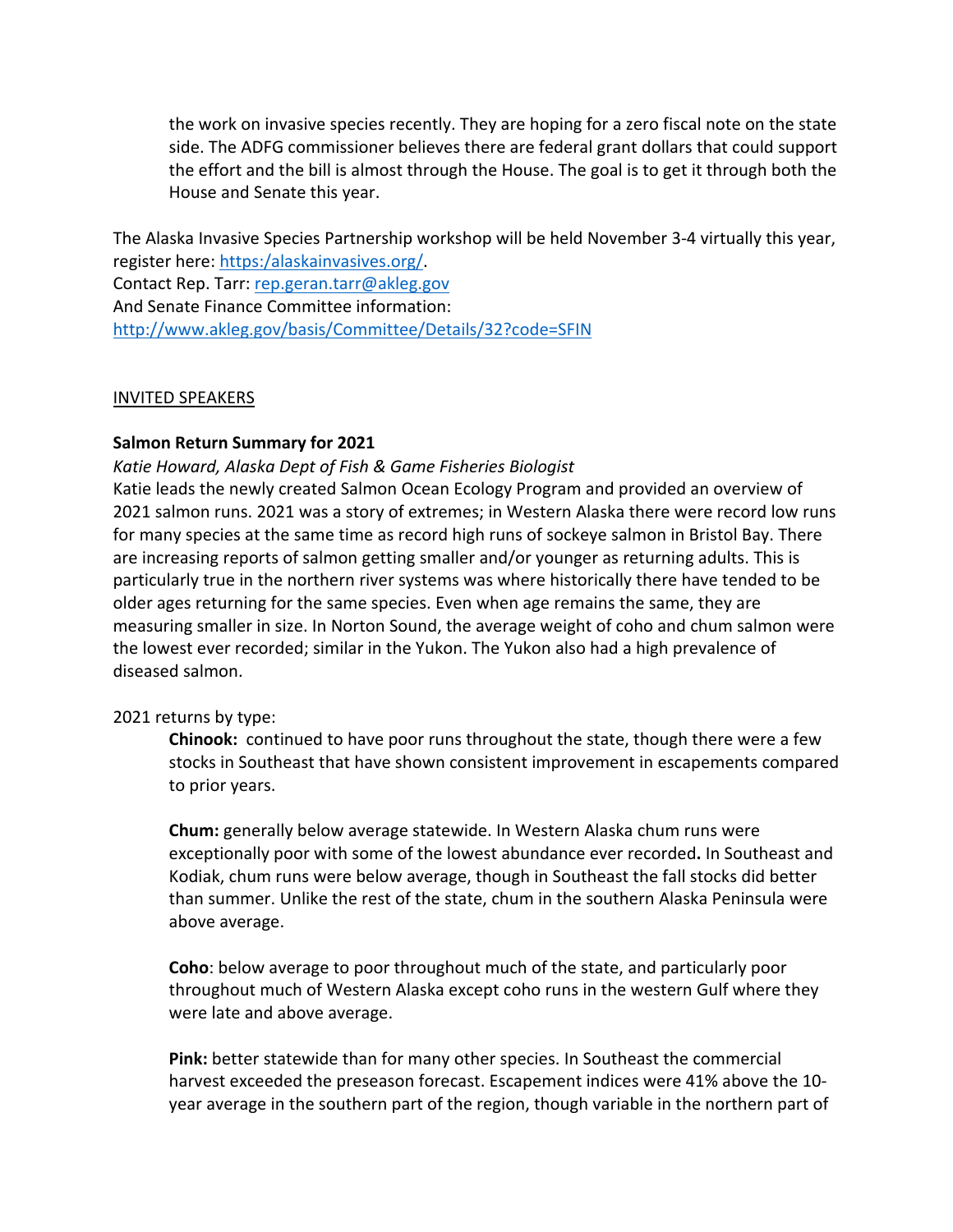the region. Prince William sound saw the third largest harvest for odd years stocks in the past decade. Commercials harvests in the western Gulf and the Bering Sea were generally average to above average.

**Sockeye –** overall fared well with average commercial harvest in Southeast, above average harvest and escapements in the central and western Gulf, and above average to record high commercial harvest in Western Alaska. Chignik early runs were an exception which came in weak as forecasted.

In 2021 there were some successes in being able to meet escapement goals despite poor run sizes for many Chinook and coho stocks throughout the state. This is thanks to active management and cooperation with fisheries stakeholders to prioritize escapement when abundances are poor.

# **Bering Sea Crab Declines and Closures**

# *Jamie Goen, Alaska Bering Sea Crabbers Association*

The Alaska Bering Sea Crabbers is nonprofit trade association representing harvesters of king, snow and biardi crab in the Bering Sea. There are roughly 60 vessels in the fleet and about 300 fisherman and ABSC represents them on policy and management issues at both the regional and national levels.

The industry has been rocked by the news of the closure of the Bristol Bay red king crab fishery for the first time in 25 years, and a snow crab history that has cut by almost 90%. This translates to a loss of \$234 million to Alaska fishermen. Most of the crabbing operations are small independent family businesses. There are boats that will not be able to make their payments, vessel repairs will be delayed, and longtime skippers and crew that will lose their jobs. There are also downstream effects to processors communities supply chains and support businesses. Of the 60 vessels in the fleet, roughly five of them could catch the amount of crab available to harvest this year leaving 55 vessels to figure out what to do and how to make ends meet. It's an incredible strain on the industry and on Alaska fishing communities, in particular St. Paul, Unalaska, Akutan, King Cove and Kodiak.

ABSC is looking at everything they can to help the crab stocks rebound and to help the fishermen. On the policy side they're pursuing fishery disaster requests, however these often take 3-4 years and are not fast enough for many businesses. Newer entrants to the fishery are particularly hard hit. They are looking at other resources to help skippers and long time crew, such as trade schools job, retraining, and unemployment. They are looking for ideas or tips for resources for fishermen.

At the October North Pacific Fisheries Management Council (NPFMC) meeting, crabbers sought actions to protect important areas for crab and to reduce bycatch impacts across all fishing sectors, including an emergency action request for closed area. They will be working with the NPFMC and ADFG going forward, including pushing for more dynamic flexible responsive management systems that can adapt to moving crabs stocks and rapidly changing ocean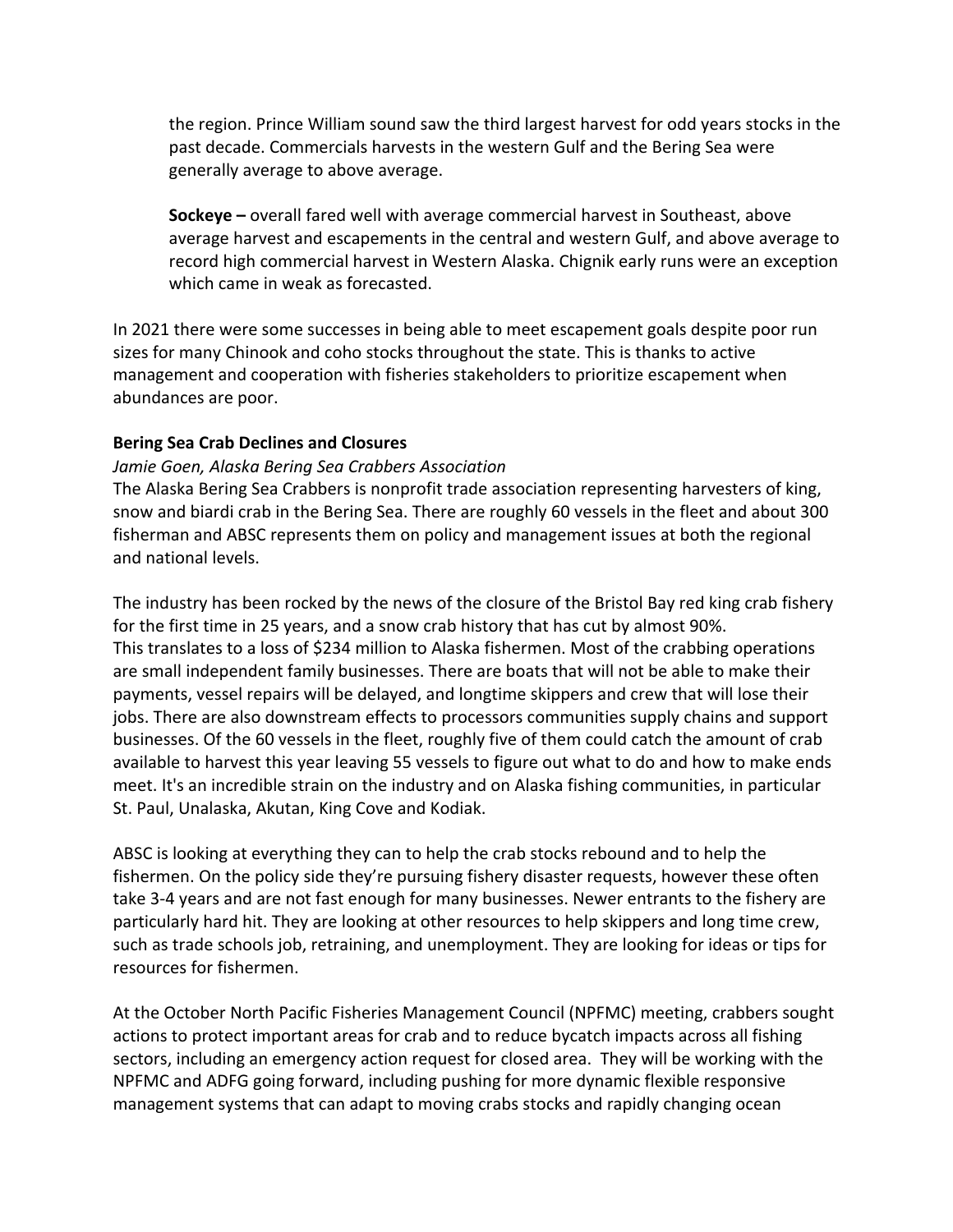conditions. Currently, management change often takes years so they're looking for faster alternatives. They've also been looking at voluntary industry actions across all fishing sectors, requesting other industry partners to take actions to reduce their impacts on crab in the Bering Sea. Voluntary industry actions can act much faster than the Federal State management systems and so far there has been good response. ABSC is also looking to the Alaska Legislature to support the shellfish enhancement bill to explore crab enhancement options in the future. Jamie noted that all tools in the management toolbox need to be considered including by-catch reduction by all gear types and updated protected areas and essential fish habitat to build climate ready fisheries and enhancement projects.

ABSC is working at the national level with Congress and Noah fisheries to explore ways to help the fleet. Jamie noted that can crab be used as an example for how to build a roadmap to climate resilience fisheries in line with the Biden administration's efforts. Some examples include speeding up disaster declaration funds as well as reducing the high interest rate on fisheries loans and buy back loans to the current lower interest rate to reduce the financial burden on fisherman.

### **More on the Crab Crash**

### *Scott Goodman, Bering Sea Fisheries Research Program (BSFRP)*

Scott introduced the BSFRP, nonprofit formed in 2003 by the Bering Sea crab industry, and their efforts are focused on improving the science for managing crab by working closely with scientists and industry stakeholders. BSFRP does not take positions on policy and intentionally stays in the science and research realm to do collaborative research to inform management actions and policy choices for others.

Scott noted that there aren't easy answers for the recent declines in crab stocks. Red king crab has continued to decline, even as fishing opportunities and exploitation has been increasingly conservative over the last decade. The closure in 2021 is the first since 1995. Bering Sea snow crab stock will likely be declared 'overfished' by NOAA. The change from last season's quota from 45 million pounds to this year's 5.6 million pounds tracks with the striking decline in abundance. The current scientific understanding for these two stocks — continuing slow decline for one stock and a more sudden big drop for another  $-$  is very uncertain. For red king crab, persistent recruitment failures are likely linked to multiple factors. For snow crab the large dynamic swings of a very prolific and abundant stock are most likely linked to ecosystem level and climate related factors that are strongly influencing natural mortality.

BSFRF works closely with federal, state and academic research partners to prioritize research on crab. Their immediate focus is to pursue improved understanding of crab movement that may be related to both normal seasonal patterns and also in response to some of the environmental changes that could be related to the status indicators that they're seeing. Bering Sea crab seasons are generally short and the available information is lacking to better understand their movement and commercially important stock components (the legal males as well as the reproductively mature and juvenile stock components for both sexes at important times of the year).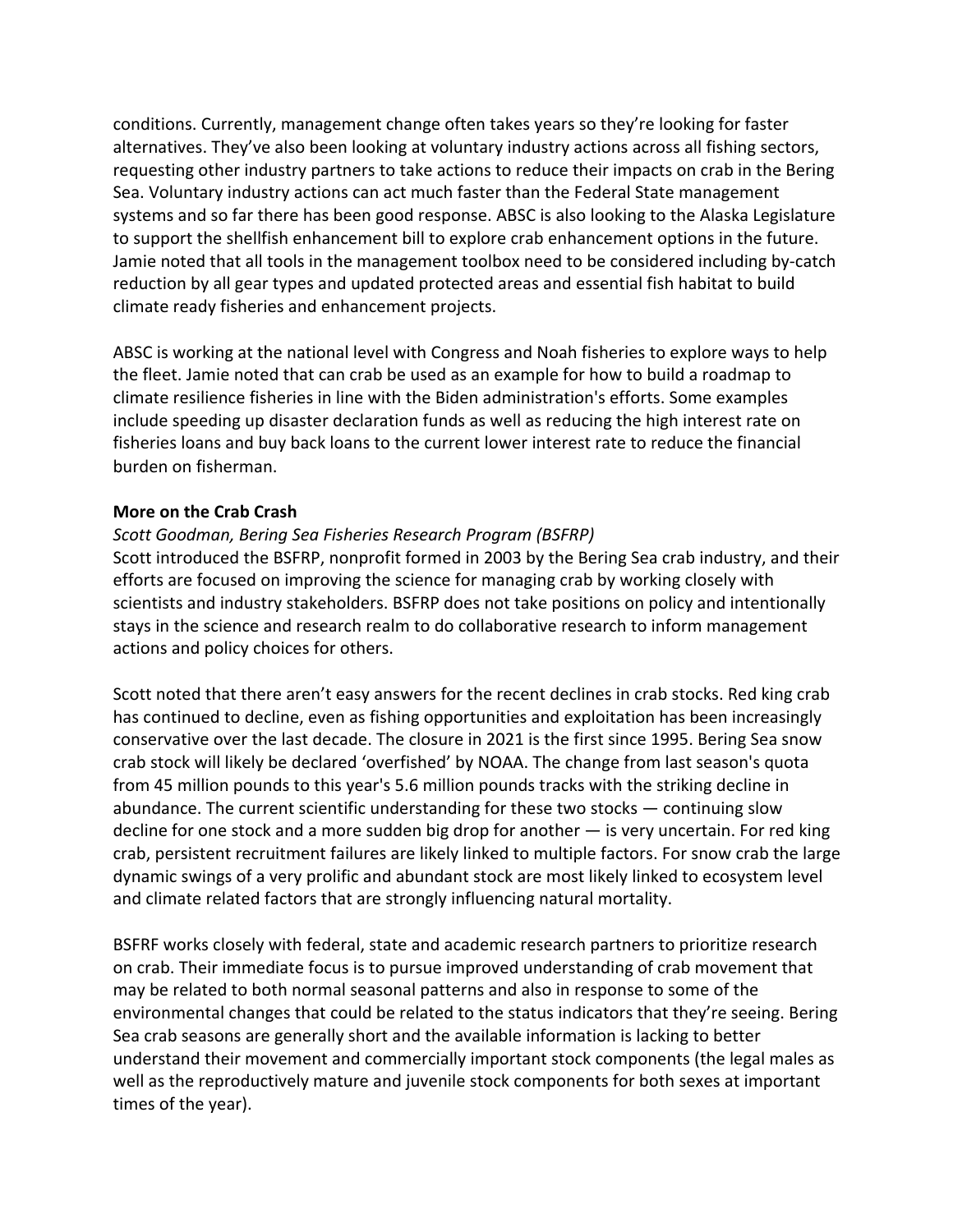Currently, these partners are chartering a Bering Sea fishing vessel to place 350 satellite tags on Bristol Bay red king crab which is scheduled to begin sampling and tagging in about 10 days from now. Both NMFS and ADFG scientist will be working together onboard, and the project is intended to provide some of the first up to date information about locations and movement vectors for egg bearing females and mature male red king crab.

Movement research on snow crab is also a high priority following this year's survey and the assessment results, and current plans are underway to complete similar tracking research. For snow crab the immediate research plans are more complicated, as the variety of factors to address the sudden decline is very challenging. Current researchers have addressed up to 20 factors including predator prey relationships, disease prevalence, warming temperatures, ocean chemistry variables and others which are all likely conflated with changes in the marine environment.

Several efforts are underway to quickly focus attention on snow crab climate related research. Federal and State efforts include existing climate research programs and new focus areas. BSFRF is convening a second stakeholder workshop in 2021 that will draw attention to further research needs.

Collectively, the current crab research needs are very high during a time when stakeholder realities are dire. Support and funding of research will likely be lower so BSRFP others are looking for ways to continue momentum and partner in new ways to improve the understanding of crab stocks.

## **Tamamta Program at UAF**

*Courtney Carothers and Jessica Black, University of Alaska Fairbanks (UAF)* Tamamta means "All of Us" and is a program at UAF transforming western and indigenous fisheries and marine sciences together. UAF has put together a large team including project PIs, a growing faculty team and nine fellows. Courtney explained the program was designed to address ongoing erasure of indigenous peoples and values, and that the fisheries of Alaska have always been indigenous and still are. She noted her background in Pittsburg and that her family currently resides on Denaina land. Jessica Black explained her family heritage from Fort Yukon and Nenana, and that she had been a fisherwoman with her family her whole life.

The goal of Tamamta is to train the next generation of indigenous fisheries scientists and managers and transform the ways they teach, do research and govern fisheries. In embracing this goal of 'All of Us' they're hoping to welcome in new partners. To date they have been working with tribal, state and federal partners to expand the reach of this program to grow outside of the university.

Among the current courses available is Indigenous Fisheries of Alaska which covers a broad range of topics. The seminar meets on Fridays at 3:30 pm and the public is welcome. There is also a graduate seminar on fisheries and a special class on professional skills. In an effort to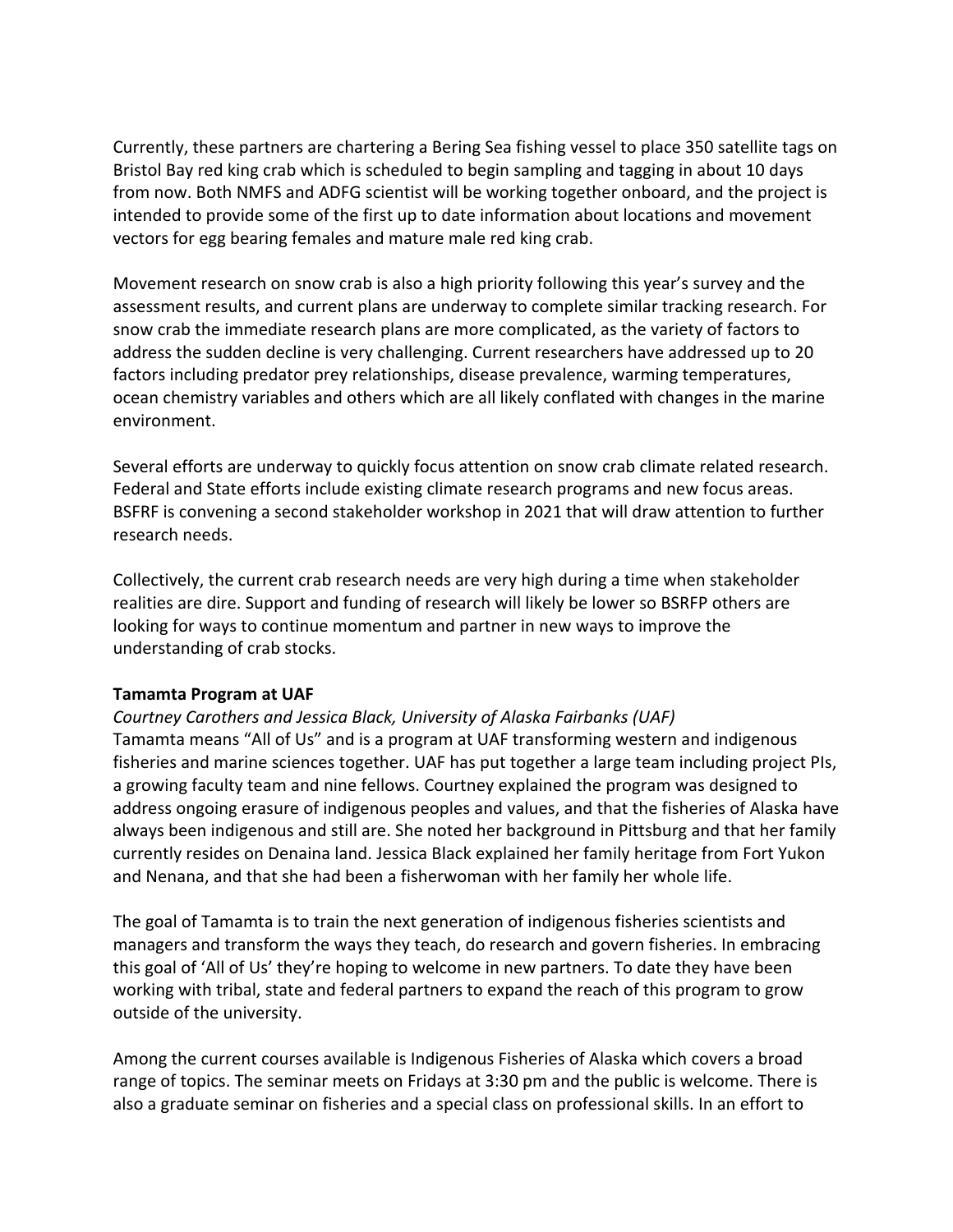broaden the types of knowledge that's taught, they invite elders and residents and also visiting indigenous scholars to the classes. Going forward, they will strive for cultural emergence by visiting fish camps and including Indigenous teachers, thought leaders, and Federal and State fishery scientists to come together and discuss challenges and forward thinking solutions. They will also be developing short courses by faculty and agency partners. If anyone sees a need for specific trainings and dialogues related to the work they're doing, the Tamamta team can work with you to develop short courses directly responding to needs.

To get in involved, join our mailing list tamamta.org. They are going to start recruiting for a second cohort of ~5 students with a January 15, for next fall.

### OTHER UPDATES

### **NPRB Funding Opportunities**

### *Danielle Dickson, North Pacific Research Board*

The North Pacific Research Board has up to \$2.2 million available for an Arctic synthesis and an assessment for the Northern Bering Sea. Periodically, NPRB invests in integrated ecosystem research programs where scientists work together spanning topics from ocean physics and plankton to fishes, marine mammals, seabirds and social science. A current Arctic program mostly focused on the Bering Strait and Chukchi since 2016 is just wrapping up so part of this call for proposals provides a synthesis phase for that program.

The NPRB also determined the next big field program will continue research in the Bering and Chukchi with focus centered on the Northern Bering. They are currently funding an assessment phase designed to provide the board with input as they develop the RFP.

There are also two specific subcategories under the assessment aimed at projects that will (1) synthesize research needs with respect to commercial fisheries and fisheries management (2) synthesize research needs specific to marine species of subsistence importance. Each of these are \$100,000. Proposals are due December 15, https://www.nprb.org/nprb/integratedecosystem-research-program

#### **Cook Inlet Lease Sales**

## *Liz Mering – Cook Inlet Keeper*

The draft EIS for the Lower Cook Inlet lease sale will come out in November according to BOEM. There is also a call for what information the state should consider.

## **Arctic Yukon Kuskokwim Sustainable Salmon Initiate RFP**

#### *Karen Gillis - Bering Sea Fishermen's Association*

The Arctic Yukon Kuskokwim Sustainable Salmon Initiate is releasing an RFP next week with specific themes, including research of chinook and chum in the AYK including drivers of freshwater mortality, marine mortality and escapement quality, management for sustainability under uncertainty, and assessing risk to vulnerable populations. \$1.2 is available and proposals are due January 11. More info at www.ayk.ssi.org.